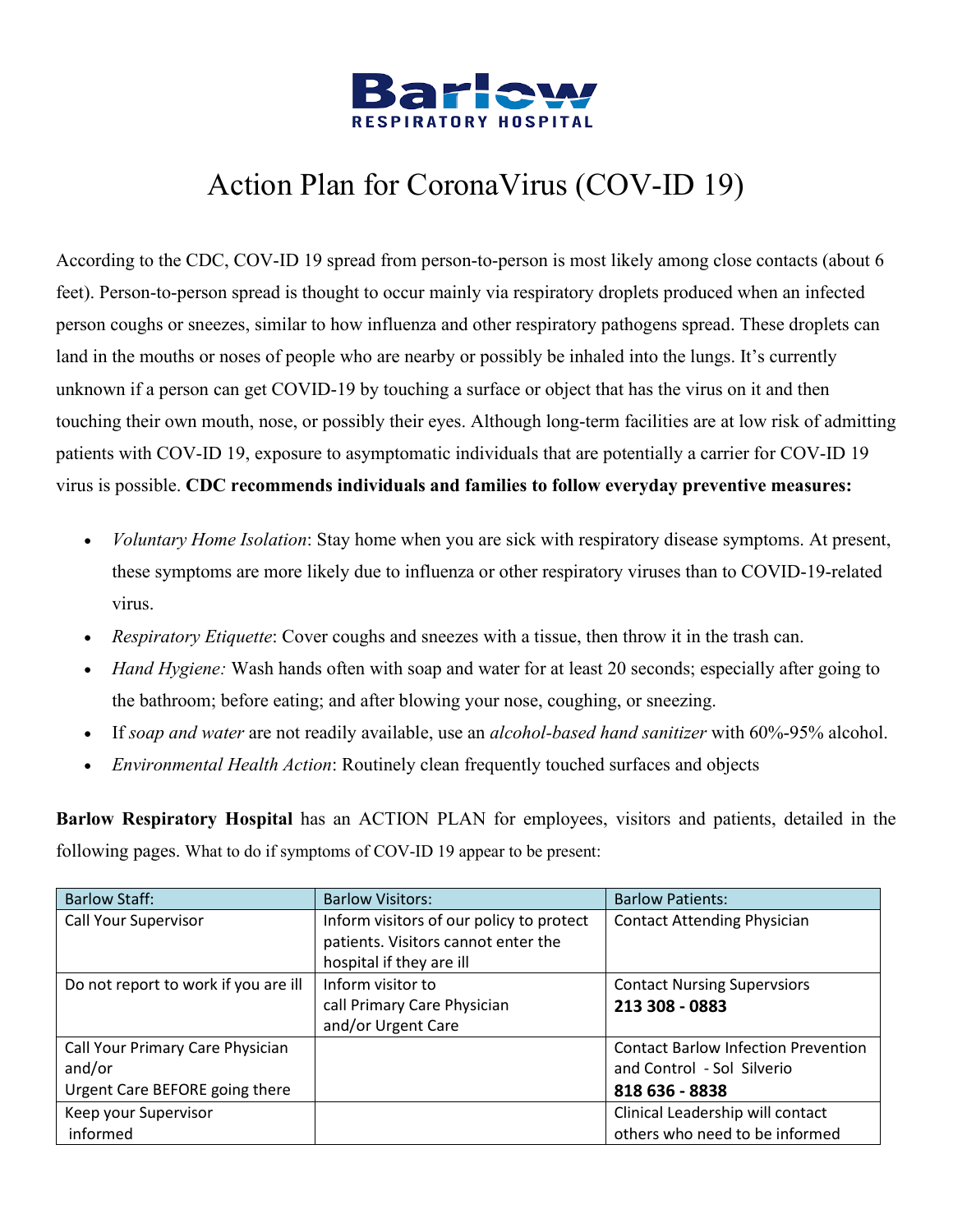

#### **STAFF**

American citizens, lawful permanent residents, and their families who have traveled overseas, particularly those who have been to countries where COV-ID19 has been active ( see list ) in the past 14 days will be allowed to enter the United States, but will be redirected to one of 11 airports to undergo health screening. Depending on their health and travel history, they will have some level of restrictions on their movements such as self-isolation for 14 days from the time they left China and/or South Korea (CDC,2020).

- When coming back to work and to all healthcare providers, Occupational Safety and Health Administration (OSHA) is requesting staff to always follow infection prevention practices such hand hygiene and appropriate use of personal protective equipment. OSHA's Personal Protective Equipment (PPE) standards, which require using gloves, eye and face protection, and respiratory protection.
- OSHA's Bloodborne Pathogens standard applies to occupational exposure to human blood and other potentially infectious materials that typically do not include respiratory secretions that may transmit COVID-19. However, the provisions of the standard offer a framework that may help control some sources of the virus, including exposures to body fluids (OSHA, 2020).
- The California Department of Public Health recommends to follow the CDC recommendations of every day preventive measures.
- Any worsening respiratory symptoms should consult a physician for further assessment.

#### **VISITORS**

Typically, human coronaviruses cause mild-to-moderate respiratory illness. Symptoms are very similar to the flu, including:

- Fever
- Cough
- Shortness of breath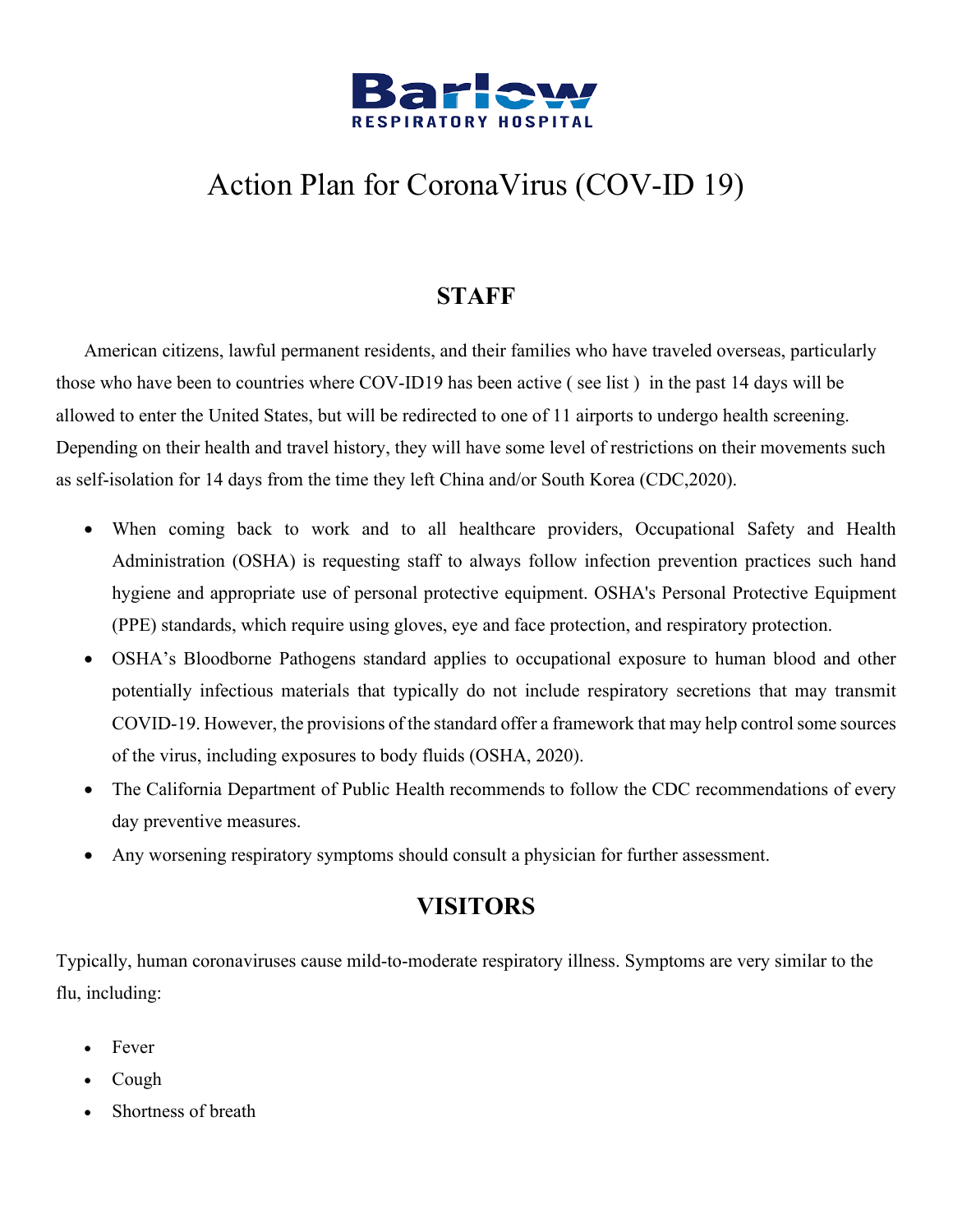

In some cases, COVID-19 can cause more severe respiratory illness. **Please DO NOT VISIT if you are sick. Barlow team members and Security personnel can stop people from visiting if they appear to be ill. Advise those visitors to call your ahead of time to their healthcare provider and/or urgent care for evaluation.**

- Door Signs are posted to alert visitors to seek medical help if symptoms such as above are manifested.
- Respiratory Etiquette Stand (hand sanitizer, box of tissues) is provided in all entrances for visitors and vendors - regularly checked and restocked.
- Surgical masks are available on request at nurses' stations.

For more information on COVID-19, please visit the [Centers for Disease Control and Prevention's website.](https://www.cdc.gov/coronavirus/2019-ncov/index.html)

#### **PATIENTS**

All U.S. hospitals should be prepared for the possible arrival of patients with Coronavirus Disease 2019 (COVID-19). All hospitals should ensure their staff are trained, equipped and capable of practices needed to:

 $\Box$  Prevent the spread of respiratory diseases including COVID-19 within the facility

 $\Box$  Promptly identify and isolate patients with possible COVID-19 and inform the correct facility staff and public health authorities

 $\Box$  Care for a limited number of patients with confirmed or suspected COVID-19 as part of routine operations

 $\Box$  Potentially care for a larger number of patients in the context of an escalating outbreak

 $\Box$  Monitor and manage any healthcare personnel that might be exposed to COVID-19

 $\Box$  Communicate effectively within the facility and plan for appropriate external communication related to COVID-19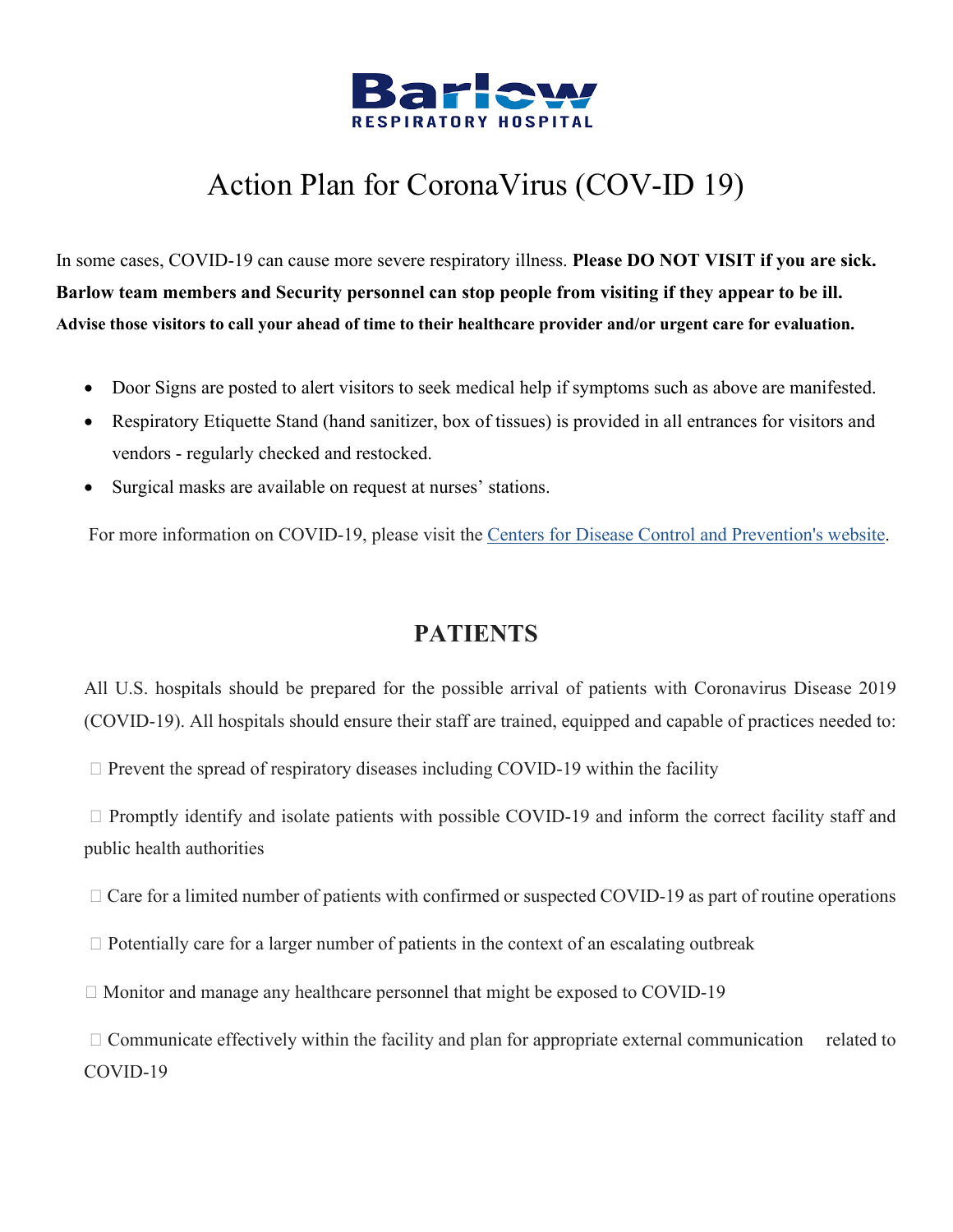

The following checklist does not describe mandatory requirements or standards; rather, it highlights important areas for hospitals to review in preparation for potential arrivals of COVID-19 patients. Link: <https://www.cdc.gov/coronavirus/2019-ncov/downloads/hospital-preparedness-checklist.pdf>

What to do if symptoms of COV-ID 19 appear to be present:

| <b>Barlow Staff:</b>             | <b>Barlow Visitors:</b>                                                                                     | <b>Barlow Patients:</b>               |
|----------------------------------|-------------------------------------------------------------------------------------------------------------|---------------------------------------|
| Call Your Supervisor             | Inform visitors of our policy to<br>protect patients. Visitors cannot<br>enter the hospital if they are ill | <b>Contact Attending Physician</b>    |
| Call Your Primary Care Physician | Inform visitor to                                                                                           | Contact Clinical Leadership at your   |
| and/or                           | call Primary Care Physician                                                                                 | location, Nurse Supervisors and       |
| Urgent Care BEFORE going there   | and/or Urgent Care                                                                                          | Infection Preventionist (IP)          |
| Keep your Supervisor             |                                                                                                             | Clinical leadership or IP will inform |
| informed                         |                                                                                                             | Infection Disease Physician (Dr.      |
|                                  |                                                                                                             | Kramer), Medical Director (Dr.        |
|                                  |                                                                                                             | Nelson) and CEO (Amit)                |

Healthcare providers should immediately notify **Charge Nurse,** and charge nurse will notify the **Clinical Supervisor/Managers**, and I**nfection Control Personnel (Infection Preventionist- Sol Silverio 818 636-8838)**

#### **After hours and weekends, Charge Nurse will notify Nurse Supervisor at 213 308-0883**

Then Infection Preventionist or Nurse Supervisor (on weekends and after hours) will call the local or state health department in the event of a Person Under Investigation (PUI) for COVID-19.

• Place the patient on Airborne Infection Isolation Room (AIIR), follow airborne isolation precaution and follow guidelines set by CDPH in All facilities Letter (AFL) Summary (please check CDPH website for updated AFL Summary) for testing and management.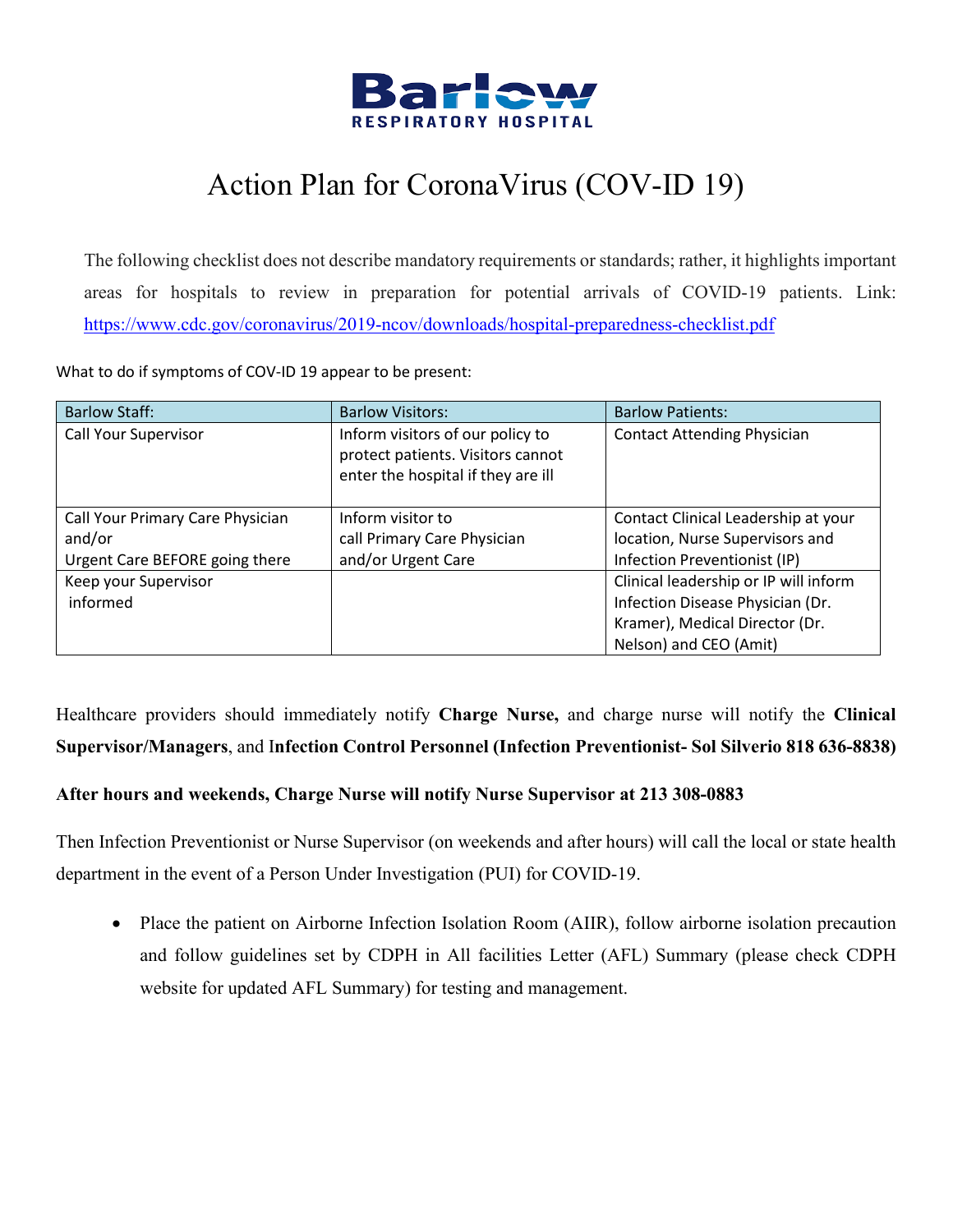

#### Criteria to Guide Evaluation of PUI for COVID-19

Local health departments, in consultation with clinicians, should determine whether a patient is a PUI for COVID-2019. The CDC clinical criteria for COVID-19 PUIs have been developed based on available information about this novel virus, as well as what is known about Severe Acute Respiratory Syndrome (SARS) and Middle East Respiratory Syndrome (MERS). These criteria are subject to change as additional information becomes available.

| <b>Clinical Features</b>                                                                                                                                                                                         | &          | Epidemiologic Risk                                                                                                                                                                                  |
|------------------------------------------------------------------------------------------------------------------------------------------------------------------------------------------------------------------|------------|-----------------------------------------------------------------------------------------------------------------------------------------------------------------------------------------------------|
| Fever <sup>1</sup> or signs/symptoms of lower respiratory illness (e.g.<br>cough or shortness of breath)                                                                                                         | <b>AND</b> | Any person, including health care workers <sup>2</sup> , who<br>has had close contact <sup>3</sup> with a laboratory-<br>confirmed <sup>4</sup> COVID-19 patient within 14 days of<br>symptom onset |
| Fever <sup>1</sup> and signs/symptoms of a lower respiratory illness<br>(e.g., cough or shortness of breath) requiring<br>hospitalization                                                                        | AND        | A history of travel from affected geographic areas <sup>5</sup><br>(see below) within 14 days of symptom onset                                                                                      |
| Fever <sup>1</sup> with severe acute lower respiratory illness (e.g.,<br>pneumonia, ARDS) requiring hospitalization <sup>6</sup> and without<br>alternative explanatory diagnosis (e.g., influenza) <sup>Z</sup> | <b>AND</b> | No source of exposure has been identified                                                                                                                                                           |

Affected Geographic Areas with Widespread or Sustained Community Transmission Last updated February 26, 2020

- China
- $•$  Iran
- Italy
- Japan
- South Korea

The criteria are intended to serve as guidance for evaluation. In consultation with public health departments, patients should be evaluated on a case-by-case basis to determine the need for testing. Testing may be considered for deceased persons who would otherwise meet the PUI criteria.